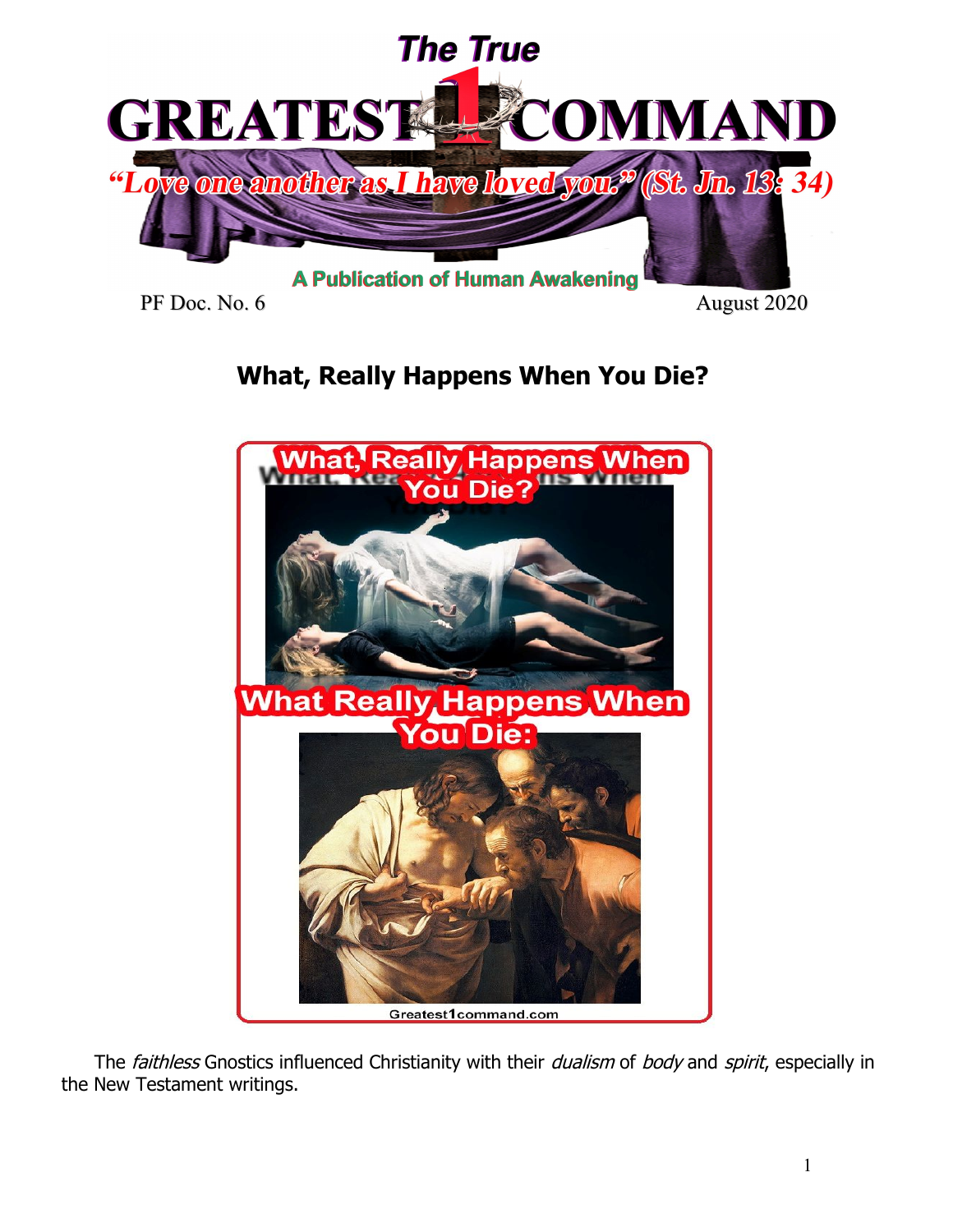First of all, when Jesus told the thief that he will be in heaven, Jesus did not mean right there and then, after he and the thief died:

#### **Luke 23:43 NIV**

[Jesus answered him, "Truly I tell you, today you will be with me in paradise."]

This is misunderstood and lost in translation, for there are no original Bible books and the earliest manuscripts did not have, full stop, periods or commas. A simple change of the comma (like in the photo above) will change everything. Here's and example:

["Truly I tell you today, you will be with me in paradise."]

Placing the comma after "today" rather than after "you" changes the dynamics.

 In addition, Jesus told Martha, after he resurrected, for her not to touch him for he did not ascend yet:

#### **John 20:17 NIV**

[Jesus said, "Do not hold on to me, for I have not yet ascended to the Father..."]

Jesus did not go to heaven at anytime, therefore, neither did the thief, especially on the day they died together. Consequently, what in the world is Jesus doing in the *grave*, if people go somewhere (or to a better place as many wrongly believe) when they die?

Second, when Jesus died, many *holy* people came *out* of the graves and showed themselves to many, after Jesus' resurrected:

### **Matthew 27:51-53 NIV**

[...The earth shook, the rocks split [52] and the tombs broke open. The bodies of many holy people who had died were raised to life. [53] They came out of the tombs after Jesus' resurrection and went into the holy city and appeared to many people.]

What are *holy* people doing in the grave, when they should have been in heaven, or a better place, when they die?

Moreover, when Jesus Resurrected he told them to give him some fish, and, that a *ghost* does not have *flesh* and *blood* as He had. Twenty-four hours later Jesus excreted the fish, like normal people do, if not, he would've had a bad case of constipation, lol:

### **Luke 24:37-43 NIV**

 [They were startled and frightened, thinking they saw a ghost. [38] He said to them, "Why are you troubled, and why do doubts rise in your minds? [39] Look at my hands and my feet. It is I myself! Touch me and see; a *ghost* does not have *flesh* and *bones*, as you see I have." [40] When he had said this, he showed them his hands and feet. [41] And while they still did not believe it because of joy and amazement, he asked them, "Do you have anything here to eat?" [42] They gave him a piece of broiled fish, [43] and he took it and ate it in their presence.]

Also, when Lazarus died (a *holy* man, for why would Jesus resurrect him) was in the *grave* for four days. Should not had Lazarus been in heaven (once again, in a better place) immediately the day he died?

### **John 11:39 NIV**

["Take away the stone," he said. "But, Lord," said Martha, the sister of the dead man, "by this time there is a bad odor, for he has been there four days."]

### **John 11:43-44 NIV**

 [When he had said this, Jesus called in a loud voice, "Lazarus, come out!" [44] The dead man came out, his hands and feet wrapped with strips of linen, and a cloth around his face. Jesus said to them, "Take off the grave clothes and let him go."]

Even Lazarus' sister said that she knows she'll see him in the last day, at the physical and bodily Resurrection, with *flesh* and *blood* like Jesus had:

### **John 11:24 NIV**

[Martha answered, "I know he will rise again in the resurrection at the last day."]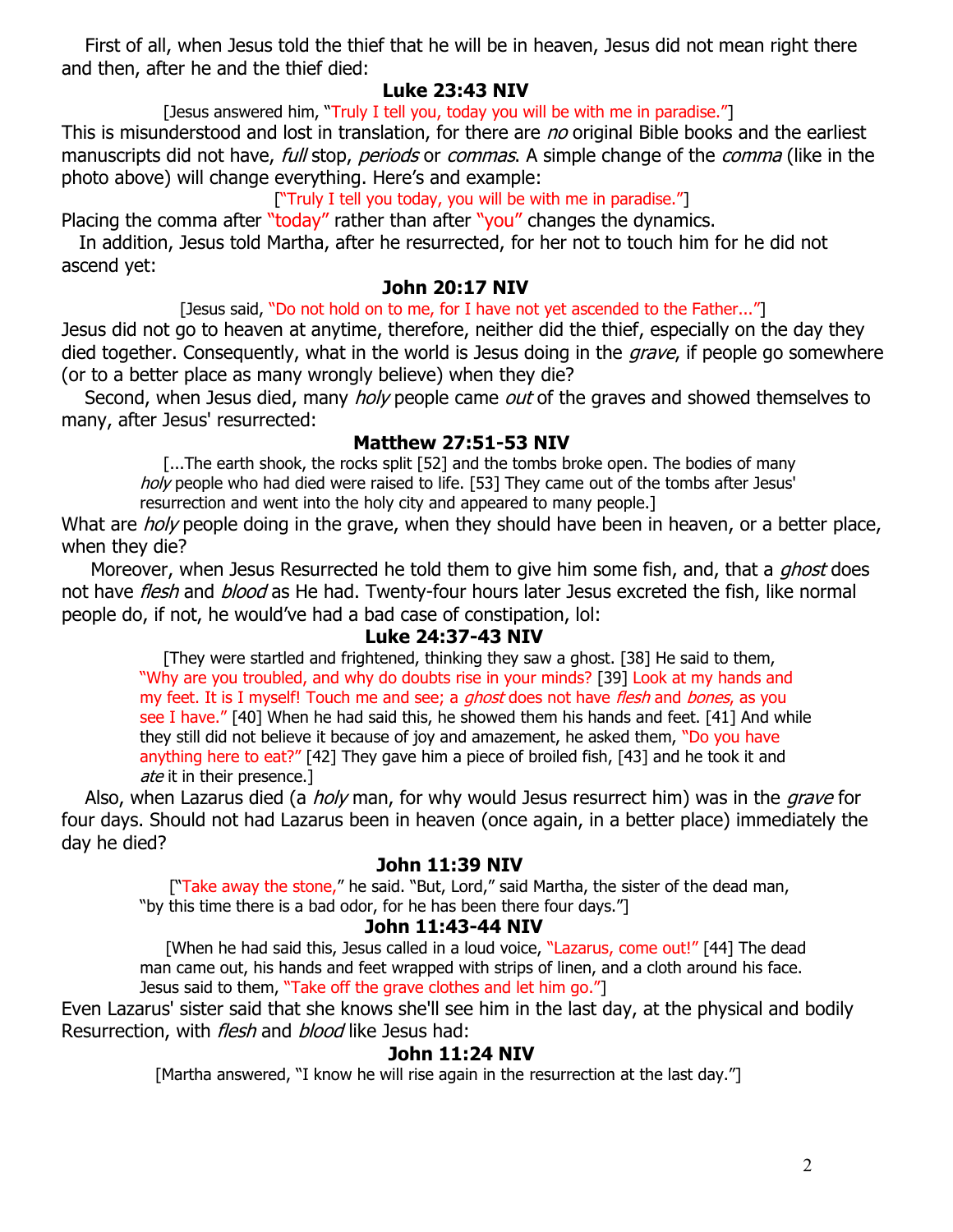Evermore, Enoch walked with God and was seen no more, without dying:

#### **Hebrews 5: 25 NIV**

 [By faith Enoch was taken from this life, so that he did not experience death; he could not be found, because God had taken him away.]

Also, Elijah went to Heaven in a Chariot alive and well:

# **2 Kings 2: 11 NIV**

 [As they were walking along and talking together, suddenly a chariot of fire and horses of fire appeared and separated the two of them, and Elijah went up to heaven in a whirlwind.] And Moses' body couldn't be found because he resurrected bodily:

### **Deuteronomy 34: 5, 6 NIV**

 [And Moses the servant of the LORD died there in Moab, as the LORD had said. [6] He buried him in Moab, in the valley opposite Beth Peor, but to this day no one knows where his grave is.]

Marvelously, Moses appeared to Jesus on the Mount of Transfiguration. St. Peter wanted to erect shelters for Jesus, Moses and Elijah. If Moses and Elijah were just apparitions, with no tangible bodies, they would not have needed shelters for protection from the elements:

### **Matthew 17: 3, 4 NIV**

 [Just then there appeared before them Moses and Elijah, talking with Jesus. [4] Peter said to Jesus, "Lord, it is good for us to be here. If you wish, I will put up three *shelters*—one for you, one for Moses and one for Elijah."]

In addition, St. Paul believed that Jesus would return in his day and said those who were alive would *never* experience physical death— unless of course, God had to kill them so they could keep rising in the clouds, lol:

### **1 Thessalonians 4: 17 NIV**

 [After that, we who are still alive and are left will be caught up together with them in the clouds to meet the Lord in the air. And so we will be with the Lord forever.]

 Therefore, no one goes to Heaven or Hell when they die. All go to Sheol or Hades, which means in the Biblical Hebrew, the *grave* and nothing more:

**Dictionaries - Baker's Evangelical Dictionary of Biblical Theology - Sheol**

[*Sheol* [N] [E] Old Testament. The Hebrew word seol [l/a.v], "*Sheol*" refers to the *grave* or the abode of the dead (Psalms 88:3 Psalms 88:5). Through much of the Old Testament period, it was believed that all went one place, whether human or animal (Psalms 49:12 Psalms 49:14 Psalms 49:20 ), whether righteous or wicked (Eccl 9:2-3 ).]

# But, Christians borrowed from the faithless Greek Gnostics:

### **https://en.wikipedia.org/wiki/Sheol**

[*Sheol* (/ˈʃiːoʊl/ SHEE-ohl, /-əl/; Hebrew: אוֹלׁ ְש Šəʾōl Aramaic: ܠ१ॳখ), in the Hebrew Bible, is a place of darkness to which the dead go...When the Hebrew scriptures were translated into Greek in ancient Alexandria around 200 BC, the word "*Hades*" (the Greek underworld) was substituted for *Sheol*.] [**Hades**, according to various Christian denominations, is "the place or state of departed spirits"., also known as Hell, borrowing the name of the Greek God of the Dead.]

This Christian belief is absolutely *not* what the first generation, the Apostles nor Jesus believed.

 Consequently, in the Hebrew Old Testament there's no word for Hell, for it comes from the Greek language. Jesus, King David, and all the other Patriarchs went to Sheol, Hades, or simply, the Grave. And if one goes to any Jewish Synagogue, they will tell you this too.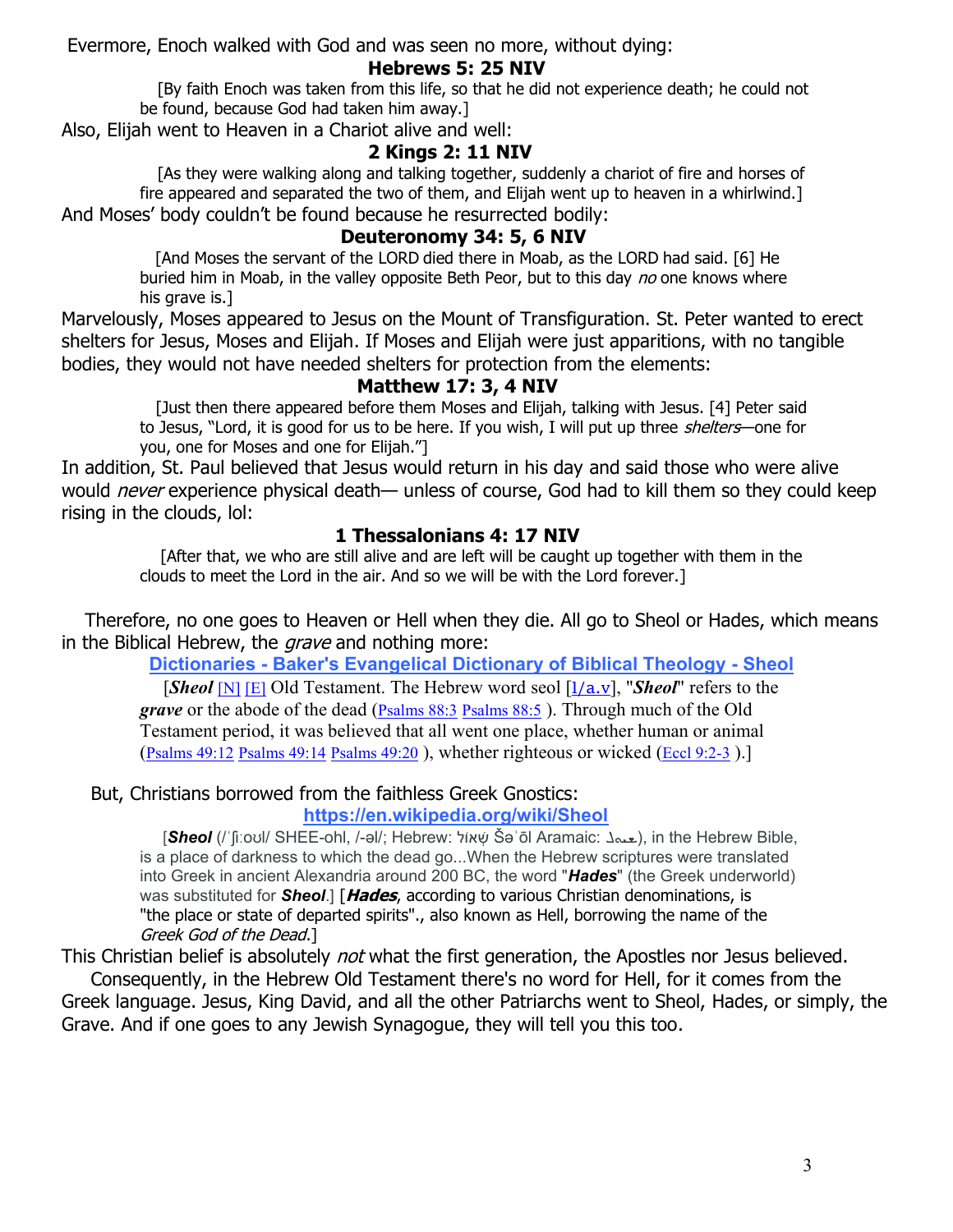In addition, in Jesus' day the Sadducees did not believe in a bodily Resurrection, but the Pharisee did:

#### **St. Mark 12: 18 NIV**

 [Then the Sadducees, who say there is no resurrection, came to him with a question.] And to understand Resurrection, one must understand what one is and what occurs when one Dies. So the Pharisees used the following verses to back up Resurrection which is the opposite of Death:

# **DEATH**

### **1. Genesis 2:7 NIV**

 [Then the Lord God formed a man from the dust of the ground and breathed into his nostrils the breath of life, and the man became a living being.]

# **2. Job 27:3 NIV**

[...as long as I have life within me, the breath of God in my nostrils,]

 In 1 and 2 above, God is taking dirt and putting the Spirit of life, or if you like the term: life force, into it.

# **3. Ecclesiastes 12:7 NIV**

 [...and the dust returns to the ground it came from, and the spirit returns to God who gave it.]

### **4. Ecclesiastes 3:19 NIV**

 [Surely the fate of human beings is like that of the animals; the same fate awaits them both: As one dies, so dies the other. All have the same breath; humans have no advantage over animals...]

# **5. Job 14:10 NIV**

[But a man dies and is laid low; he breathes his last and is no more.]

### **6. Ecclesiastes 3:20 NIV**

[All go to the same place; all come from dust, and to dust all return.]

# **7. Ecclesiastes 3:21 NIV**

 [Who knows if the human spirit rises upward and if the spirit of the animal goes down into the earth?"]

 It states clearly, in verses 3- 7 above, that people die, that the body returns to the dirt, and that their Spirit or *breath of life* or *life force* returns back into to God's hands; and also, that there's no difference between humans or the animals, for all go back to the same place.

 In addition, since no one goes anywhere, there's no consciousness of the previous mind, and no consciousness in any *ghostly* form as the following verses, 8-11, attest to:

# **8. Job 14:21 NIV**

[If their children are honored, they do not know it; if their offspring are brought low, they do not see it.]

# **9. Ecclesiastes 9:5 NIV**

 [For the living know that they will die, but the dead know nothing; they have no further reward, and even their name is forgotten.]

# **10. Ecclesiastes 9:10 NIV**

 [Whatever your hand finds to do, do it with all your might, for in the realm of the dead, where you are going, there is neither working nor planning nor knowledge nor wisdom.] **11. Psalm 146:4 NIV**

 [When their spirit departs, they return to the ground; on that very day their plans come to nothing.]

Remember, no conscience here on Earth or in any dimension of any sort; no existence whatsoever.